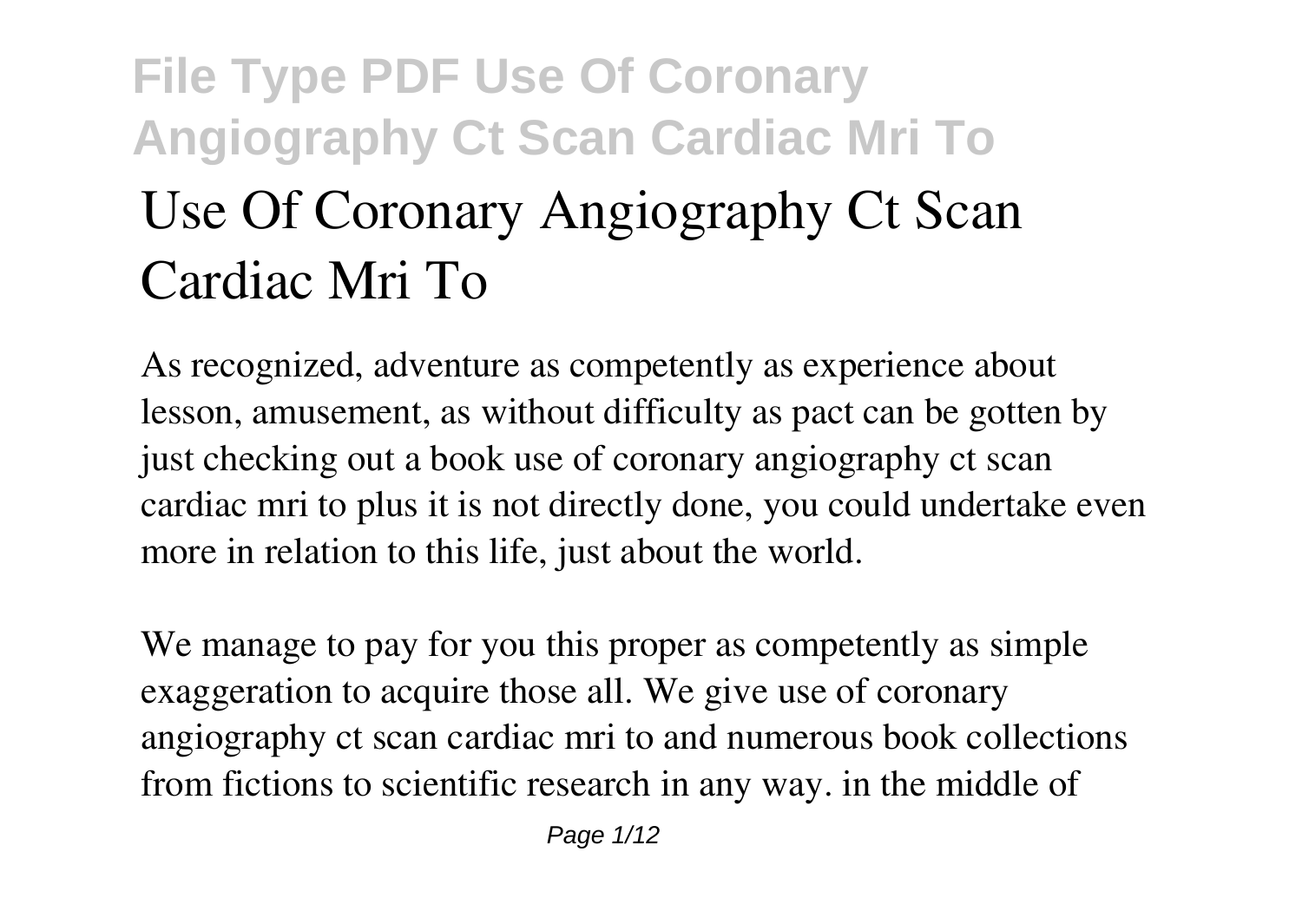them is this use of coronary angiography ct scan cardiac mri to that can be your partner.

The Basics of Coronary CT Angiography *CT coronary angiograms – three-dimensional insight into the heart CT Coronary Angio Full Work Process (SIEMENS) in syngo acquisition workplace* Cardiac CT: Current Technology \u0026 Principles (Faisal Nabi, MD, FACC) September 11, 2018

TMT: Coronary CT Workshop by Dr Parul GardeCoronary Artery Anatomy \u0026 Imaging CT Coronary Angiogram - Procedure - The Experts Vista Imaging and Medical Centre CT Coronary Angiography in Coronary Artery Disease Evaluation: Where Does  $H$  Fit?

Coronary CT Angiography: RCA StenosisCT Coronary Page 2/12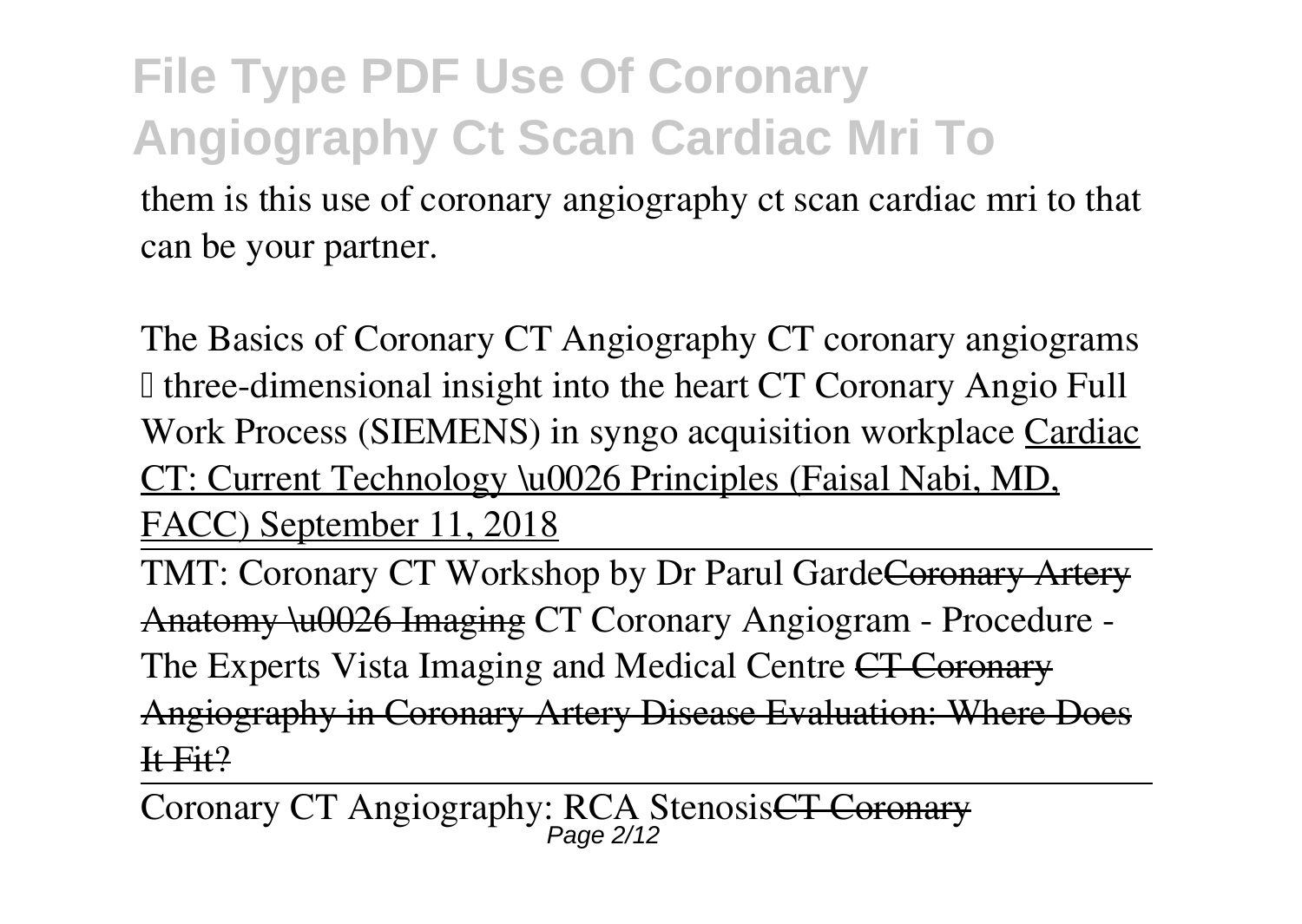Angiography: Going Beyond Coronary Stenosis (JOHN J. MAHMARIAN, MD) *CT scans vs coronary angiography* **CT Coronary Angiography / CT Coronary Scan, Wire Free Test, No Admission, No Hospitalization.** 03.Coronary CT Angiography: When to use? Having a Cardiac CT Scan in Hospital What is a CT Coronary Angiogram?

CT Coronary Angiography. An alternative of traditional Angiography.Coronary CT- How to interpret What is Ct Angiography? *CT CORONARY ANGIOGRAPHY-angigraphy se behtar test Use of Cardiac Computed Tomography Angiography (CCTA) in ED | GE Healthcare Use Of Coronary Angiography Ct* CT coronary angiography or CCTA is a better procedure as compared to other imaging studies for the heart blood vessels as it has many benefits: CCTA is not invasive (instruments are not Page 3/12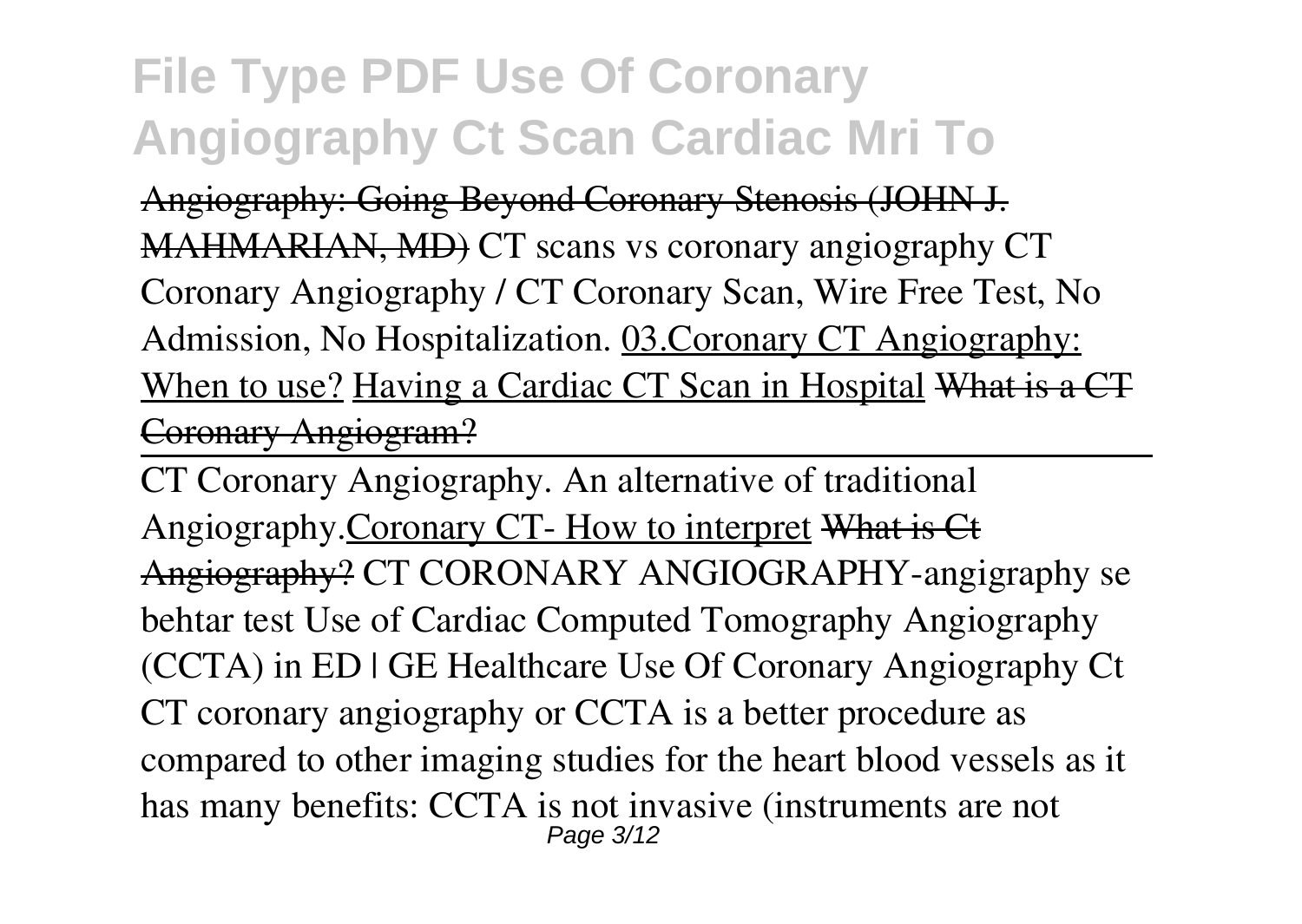introduced inside the body) and thus has fewer complications and faster... The imaging provides a clear view of ...

*How Is a CT Coronary Angiography Done? - MedicineNet* Coronary CT angiography is the use of computed tomography angiography to assess the coronary arteries of the heart. The subject receives an intravenous injection of radiocontrast and then the heart is scanned using a high speed CT scanner, allowing physicians to assess the extent of occlusion in the coronary arteries, usually in order to diagnose coronary artery disease. CTA is superior to coronary CT calcium scan in determining the risk of Major Adverse Cardiac Events.

*Coronary CT angiography - Wikipedia* Page 4/12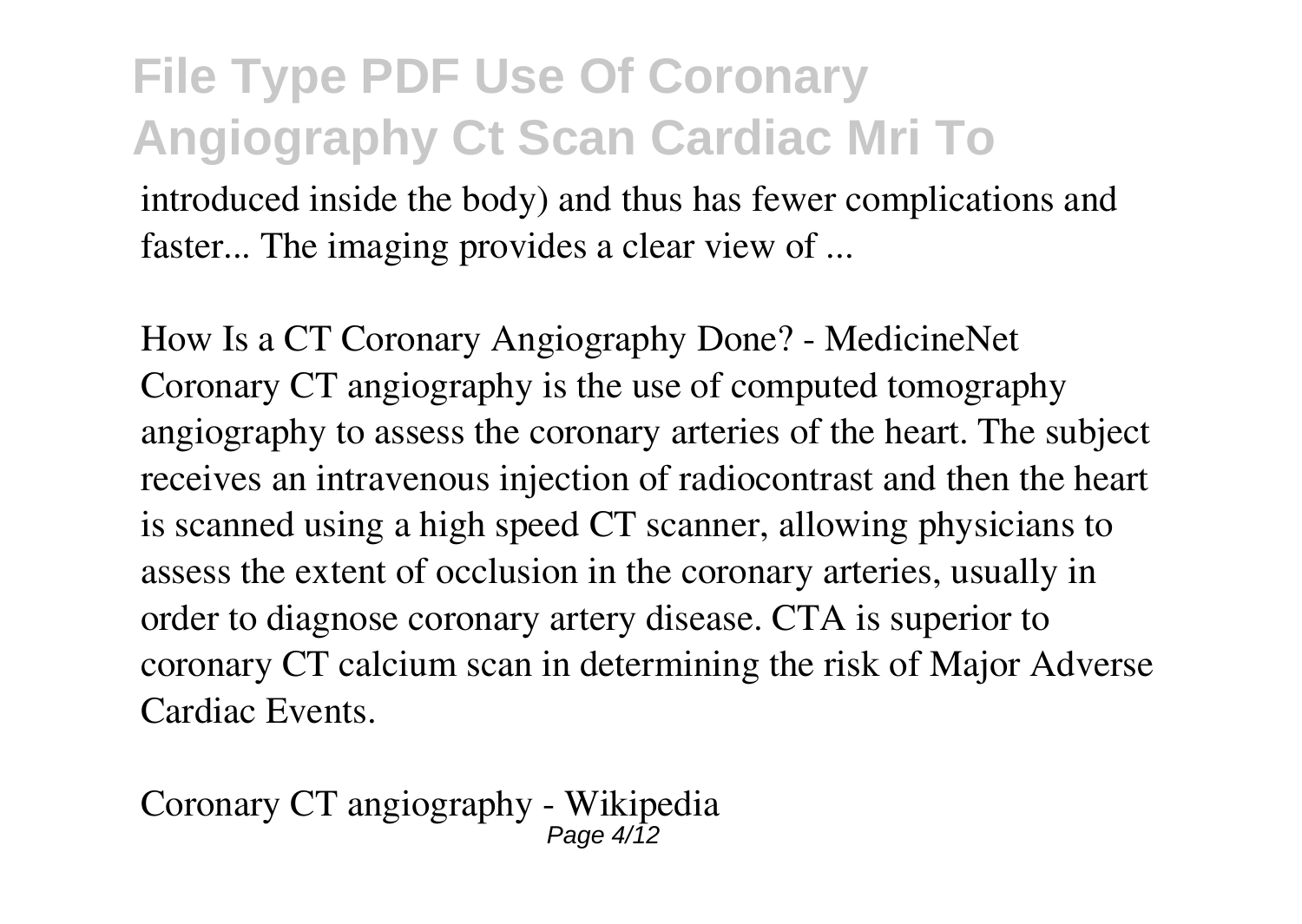A computerized tomography (CT) coronary angiogram is an imaging test that looks at the arteries that supply blood to your heart. It might be done to diagnose the cause of chest pain or other symptoms. A CT coronary angiogram uses a powerful X-ray machine to produce images of your heart and its blood vessels. The procedure is noninvasive and doesn't require recovery time.

#### *CT coronary angiogram - Mayo Clinic*

A CT coronary angiogram is a test used to measure the blood flow through the coronary arteries, where an iodine-based dye is injected into the bloodstream to highlight the vessels.

*CT coronary angiography - Cardiology | BMI Healthcare UK* Coronary computerized tomography angiography (CCTA) is a heart  $P$ age 5/12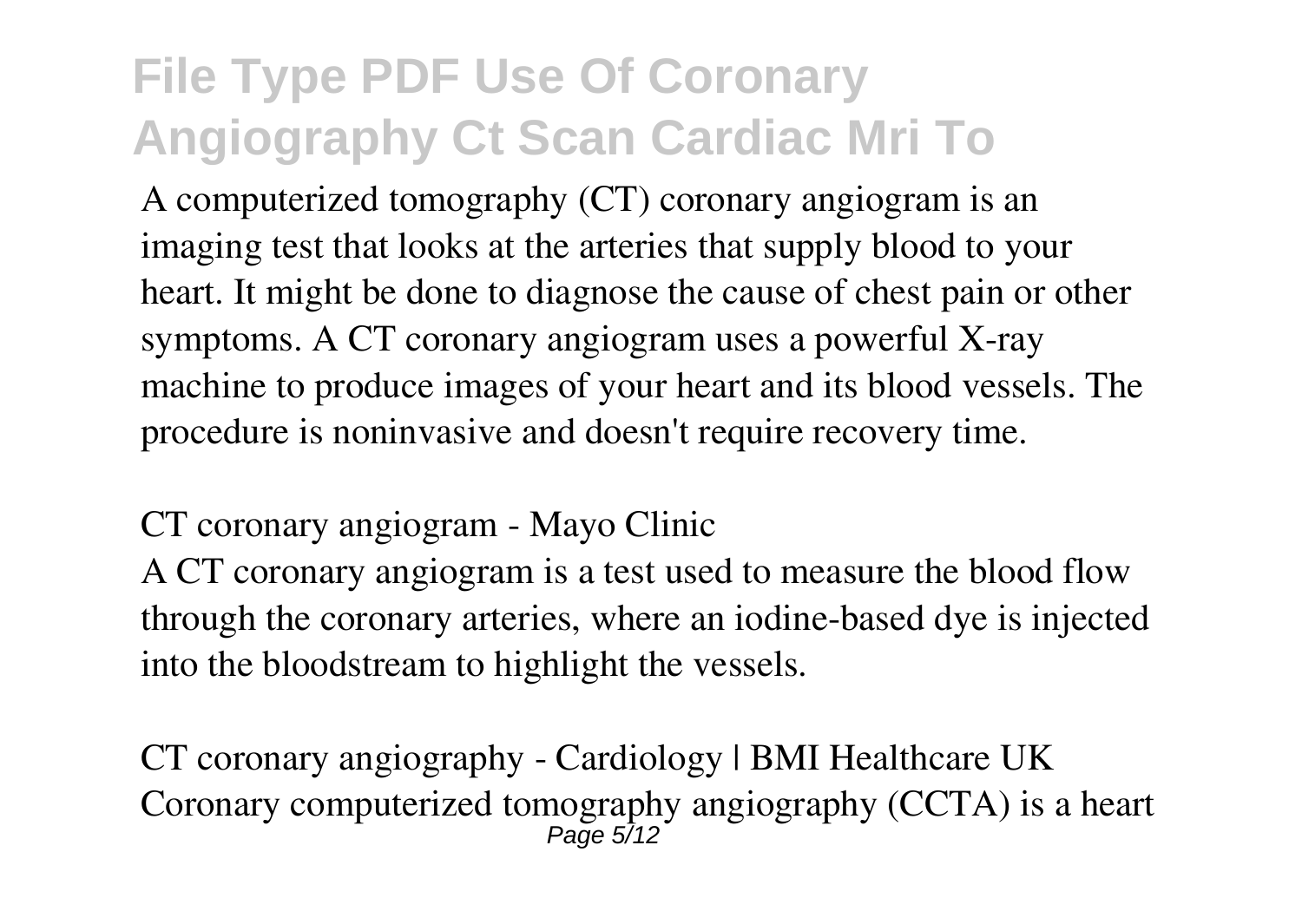scan or imaging test that helps diagnose plaque buildup and consequent narrowing of the coronary arteries. The procedure is performed to diagnose many heart conditions, including coronary artery disease (CAD), narrowing of the existing stent, and evaluation of coronary bypass graft patency.

*CT Coronary Angiogram: Get Facts on this Procedure* A coronary angiography is a test to find out if you have a blockage in a coronary artery. Your doctor will be concerned that you'll reat risk of a heart attack if you have unstable angina, atypical...

*Coronary Angiography: Preparation, Procedure, and Results* In patients presenting with stable chest pain with low to intermediate predicted risk of coronary artery disease, CT coronary Page 6/12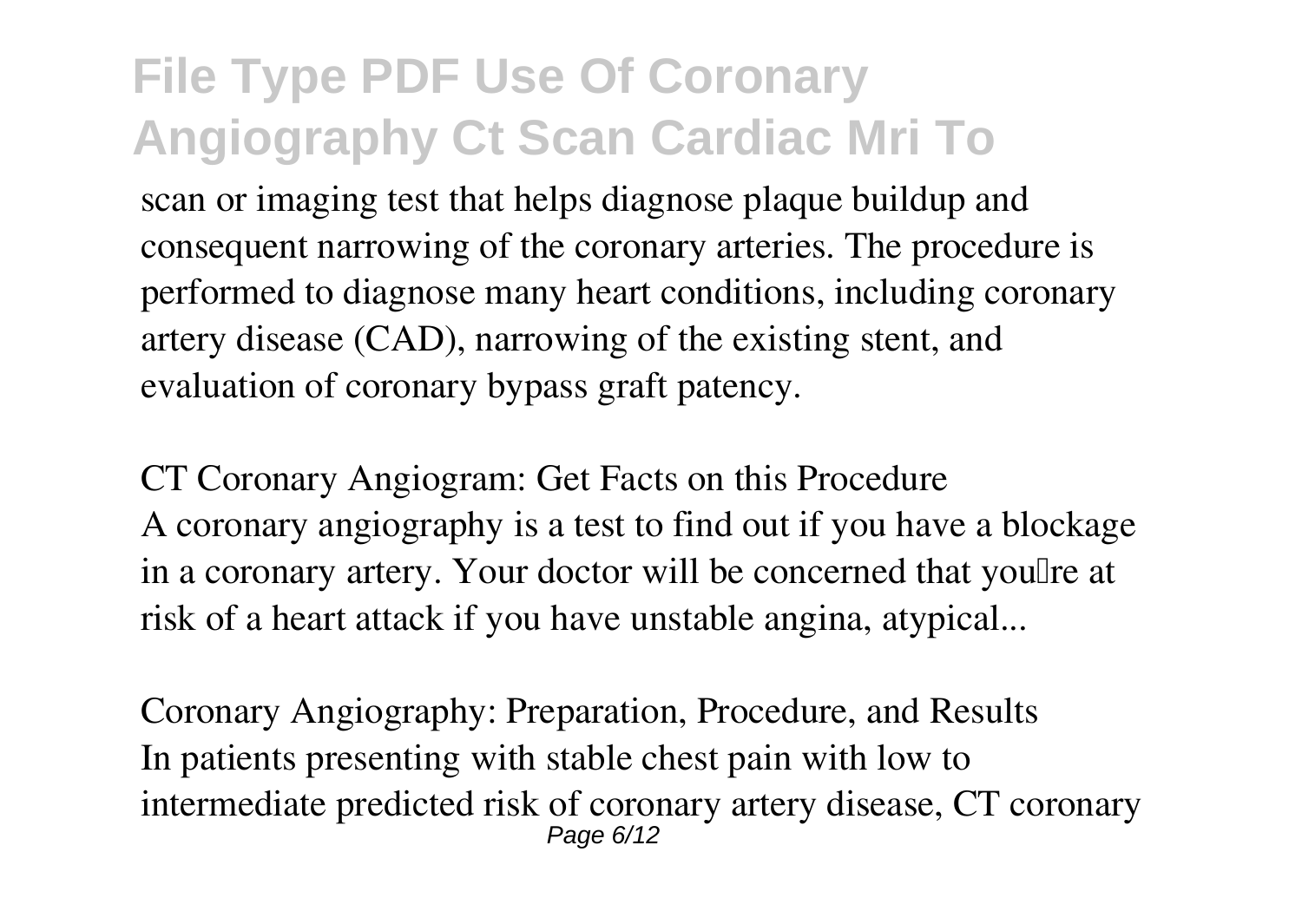angiography leads to more accurate detection of coronary artery disease, fewer second-line investigations and more definitive rule out of coronary artery disease with lower cost to reach diagnosis compared with exercise tolerance testing.

*CT coronary angiography | NICE*

Coronary angiogram An angiogram (also known as a cardiac catheterisation) is a special type of x-ray which uses contrast dye to allow your doctor to look at your coronary arteries (the blood vessels that supply your heart). The dye lets your doctor see how well the blood is flowing and shows up any narrowings.

*Coronary angiogram - BHF* Indeed, a recent substudy of the CONFIRM (COronary computed Page 7/12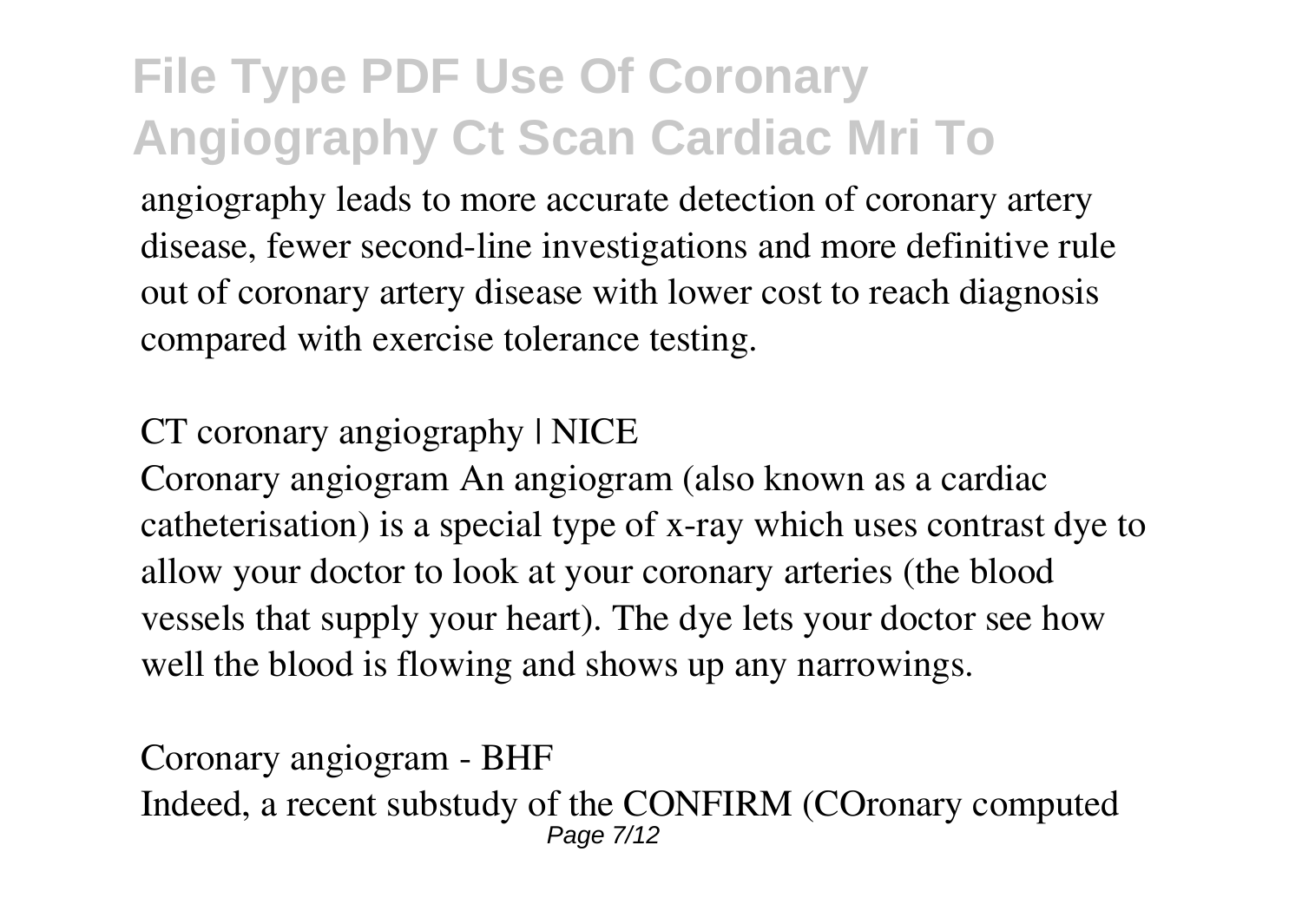tomography angiography evaluatioN For clinical outcomes InteRnational Multicenter) registry suggested that the baseline use of statin therapy was associated with lower mortality in asymptomatic patients with nonobstructive or obstructive coronary artery disease identified by CCTA, whereas mortality was unaffected in those with normal ...

*Use of Coronary Computed Tomographic Angiography to Guide ...* Cardiac catheterisation is an invasive diagnostic procedure that provides important information about the structure and function of the heart. It usually involves taking X-rays of the heart's arteries (coronary arteries) using a technique called coronary angiography or arteriography. The resulting images are known as coronary angiograms or arteriograms.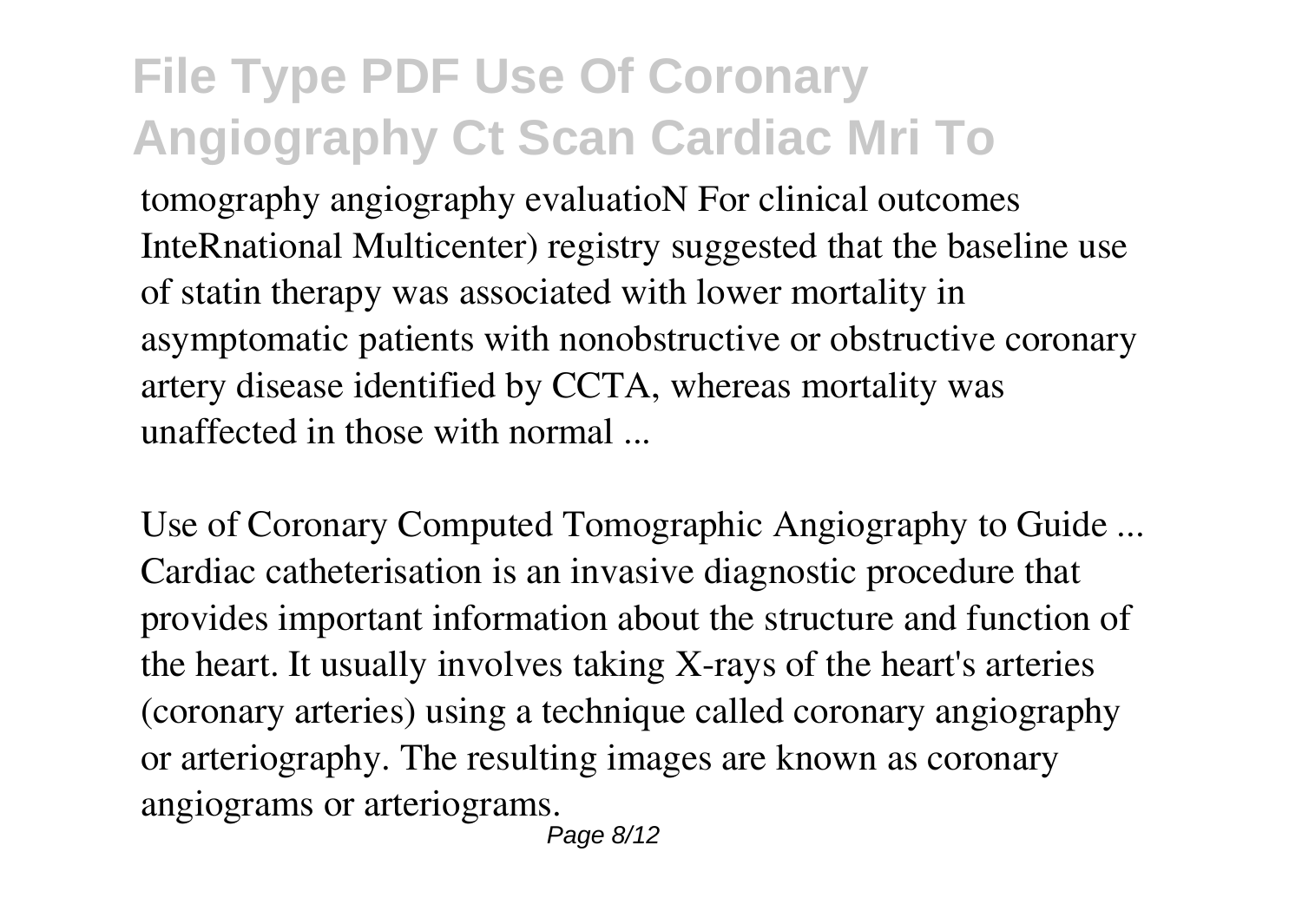*Cardiac catheterisation and coronary angiography - NHS* Scientific background Various diagnostic tests including conventional invasive coronary angiography and non-invasive computed tomography (CT) coronary angiography are used in the diagnosis of coronary heart disease (CHD).

*CT coronary angiography vs. invasive coronary angiography ...* A CT coronary angiogram (CTCA)is performed by placing the patient into a CT scanner and injecting intravenous contrast, or dye, into a vein in the hand or arm to visualise the coronary arteries. In order to achieve optimal pictures, the heart rate sometimes needs to be lowered with drugs such beta-blockers.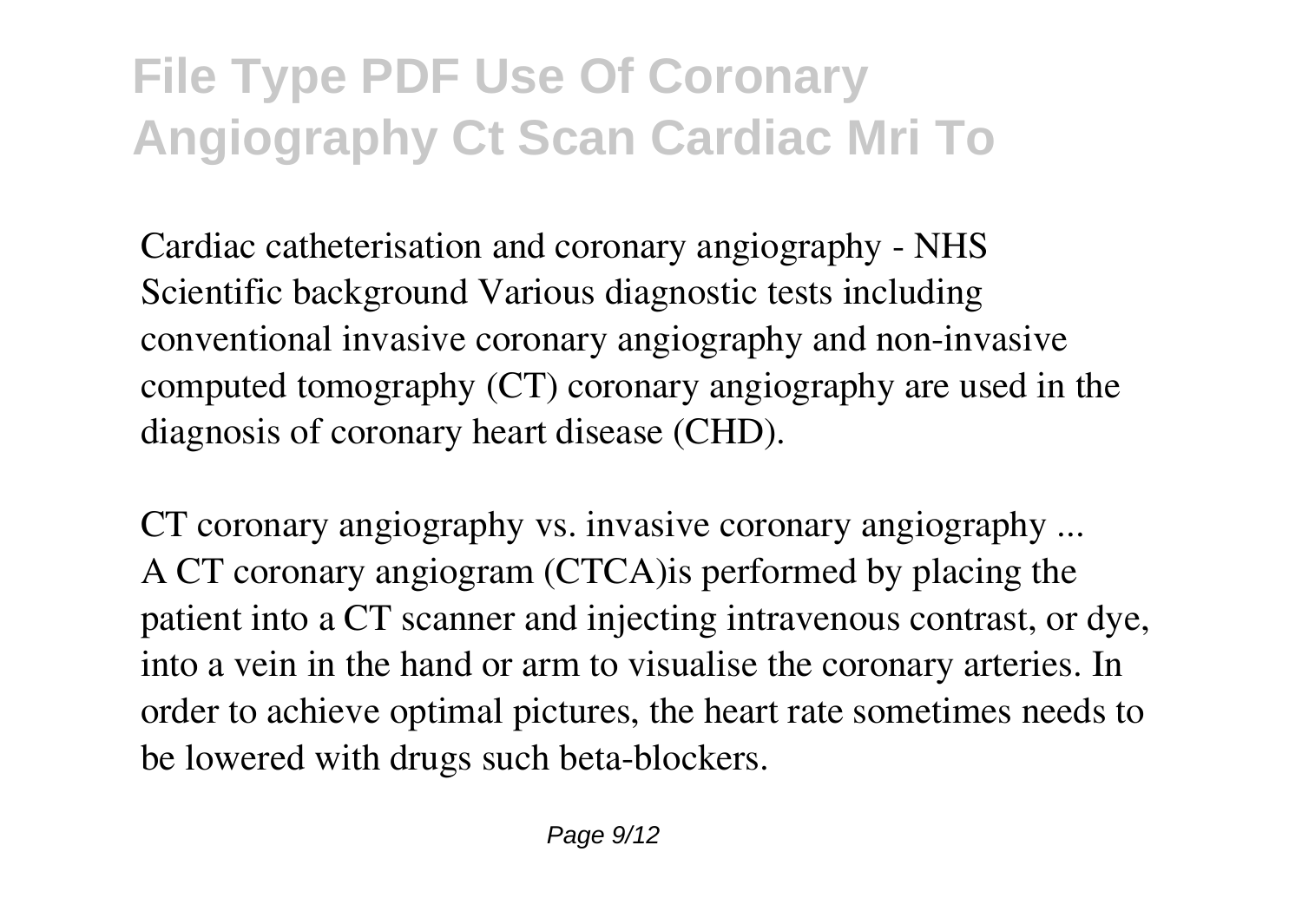*CT Coronary angiography (CTCA) | London Cardiac Clinic* Cardiac CT is a heart -imaging test that uses CT technology with or without intravenous *(IV)* contrast *(dye)* to visualize the heart anatomy, coronary circulation, and great vessels (which includes...

*Diagnosing Heart Disease With Cardiac Computed Tomography (CT)*

Computed tomography (CT) coronary angiography (CTCA) is the National Institute for Health and Care Excellence (NICE) recommended 1 first-line investigation for patients with typical or atypical chest pain who have no previous diagnosis of coronary artery disease (CAD).

*FFR-CT strengthens multi-disciplinary reporting of CT ...* Page 10/12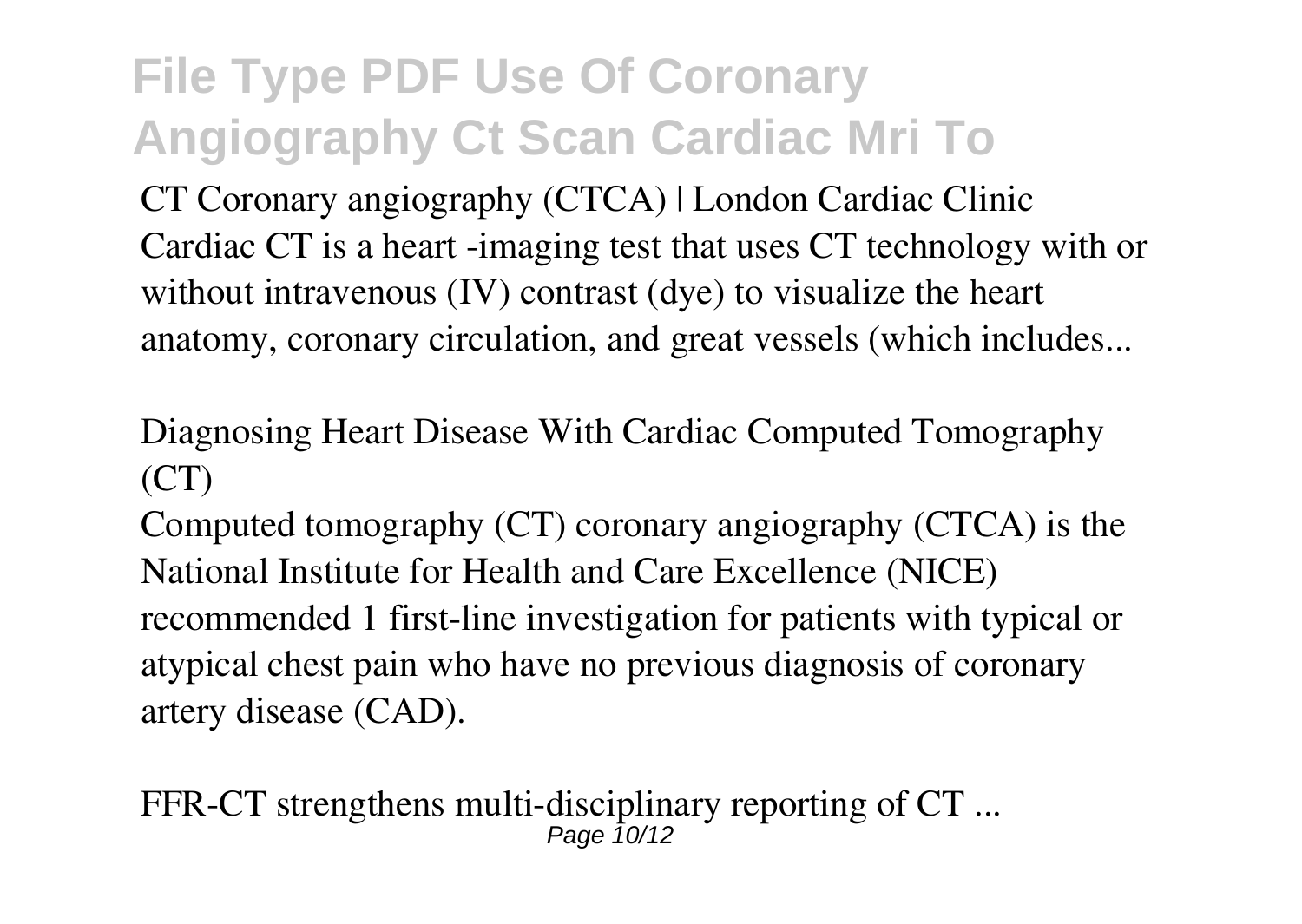Angiography is used to check the health of your blood vessels and how blood flows through them. It can help to diagnose or investigate several problems affecting blood vessels, including: atherosclerosis  $\mathbb I$  narrowing of the arteries, which could mean you're at risk of having a stroke or heart attack

#### *Angiography - NHS*

Coronary CT angiography (CCTA) is the use of CT angiography to assess the arteries of the heart. The patient receives an intravenous injection of contrast and then the heart is scanned using a high speed CT scanner.

*Computed tomography angiography - Wikipedia* Practice Essentials Coronary computed tomography angiography<br>Page 11/12